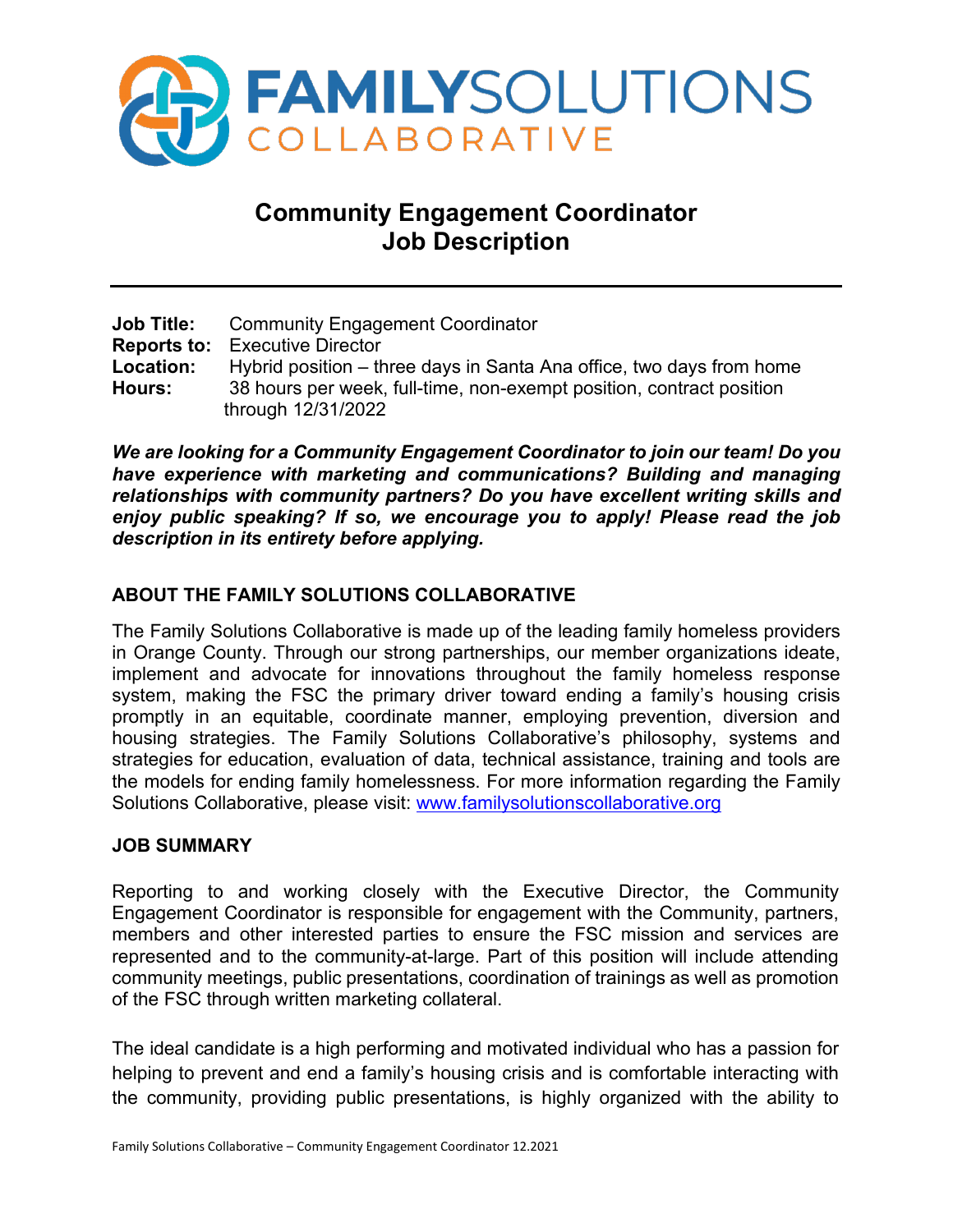present information in a clear and concise manner, both written and verbal.

## **ESSENTIAL JOB DUTIES**

#### **Outreach and engagement:**

- Cultivate and promote positive relationships with members and partners.
- Attend community events (in-person and online) as a Family Solutions Collaborative Representative.
- Outreach to agencies, organizations, partners and stakeholders to conduct presentations, both in-person and utilizing online platforms. Managing and coordinating invitations and scheduling.
- Engage in outreach and communication with FSC Member organizations, ensuring timely communication of information and materials.
- Maintain positive working relationships with members, community partners and stakeholders.
- Conduct site visits of Member agencies as requested and as needed.
- Coordinate events with members and community partners as needed.
- Coordinate FSC quarterly at-large meetings, other meetings and trainings as identified.
- Conduct various surveys to engage members and potential members on the work of the FSC.
- Increased partnership with a variety of community partners.
- Increase visibility and understanding of the system-wide work done in Orange County to work to ensure family homelessness is brief, rare and non-recurring.

## **Presentations and community messaging:**

- Identify agencies and groups in the Community who could benefit from understanding the work of the FSC and provide in-person and/or online presentations and overviews.
- Create marketing and messaging materials of both written and data elements to include pamphlets, brochures, and presentations; newsletters and social media posts.
- Work with web-developer to update information on the FSC website.
- Develop monthly newsletters and regular social media posts.
- Create and provide resources for FSC membership and community at-large via newsletter, social media and website

## **Collaboration:**

- Quickly assess and analyze complex and challenging issues and communicate information and actions needed in a timely and responsive manner.
- Demonstrate professionalism, tact and diplomacy while representing the FSC in meetings, through written correspondence and other official roles.